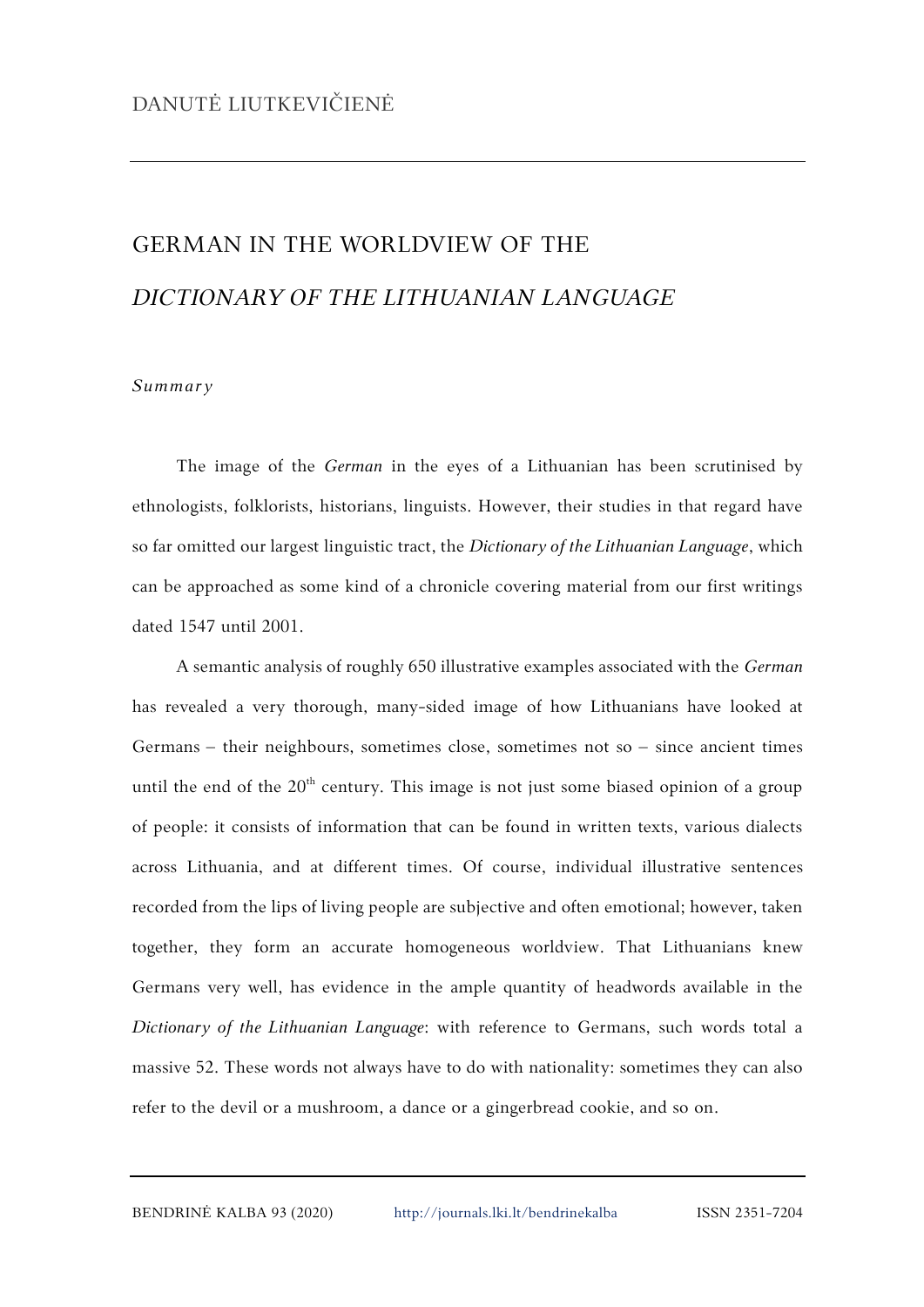To begin with, according to the Dictionary, Germans were always enemies. Their cohorts would assault Lithuanians since ancient times, sparing no lives. They would do so with a variety of weapons, from rams to bayonets to rifles, grenades, machineguns, mortars, and airplanes.

Germans would not only fight with Lithuanians alone: they also had enemies in Prussians, Latvians, Poles, Englishmen, Norwegians, Belgians, Frenchmen, Americans; Germans were not immune to in-house squabble either.

Among the Lithuanian people, it was the residents of Lithuania Minor and Samogitia that first came into contact with Germans; later, Germans spread all over Lithuania.

Both as they marched across Lithuania and having settled there for an extended stay, Germans would do Lithuanians harm, taking away their livestock, grain, feed, food, shipping timber and other property off to Germany. What they would not take, they would destroy out of spite: houses, bridges, mills would be burned down, crops trampled, livestock shot or slaughtered; neither dogs nor bees would be spared. The people would be burdened by various obligations, even taken away to work in Germany, sparing neither the children nor the sick.

As a result, Lithuanians feared Germans and would try not to attract their unwanted attention. Lithuanians considered Germans a cruel, evil, arrogant, picky, lying bunch, but sometimes they would be regarded as foolish, unsightly, often fat and pot-bellied. The German language would ring foul and incomprehensible to the Lithuanian's ear as well.

Lithuanians would oppose Germans for as much as they could, fighting them ferociously in the old times without sparing their own lives; later, when they were forced